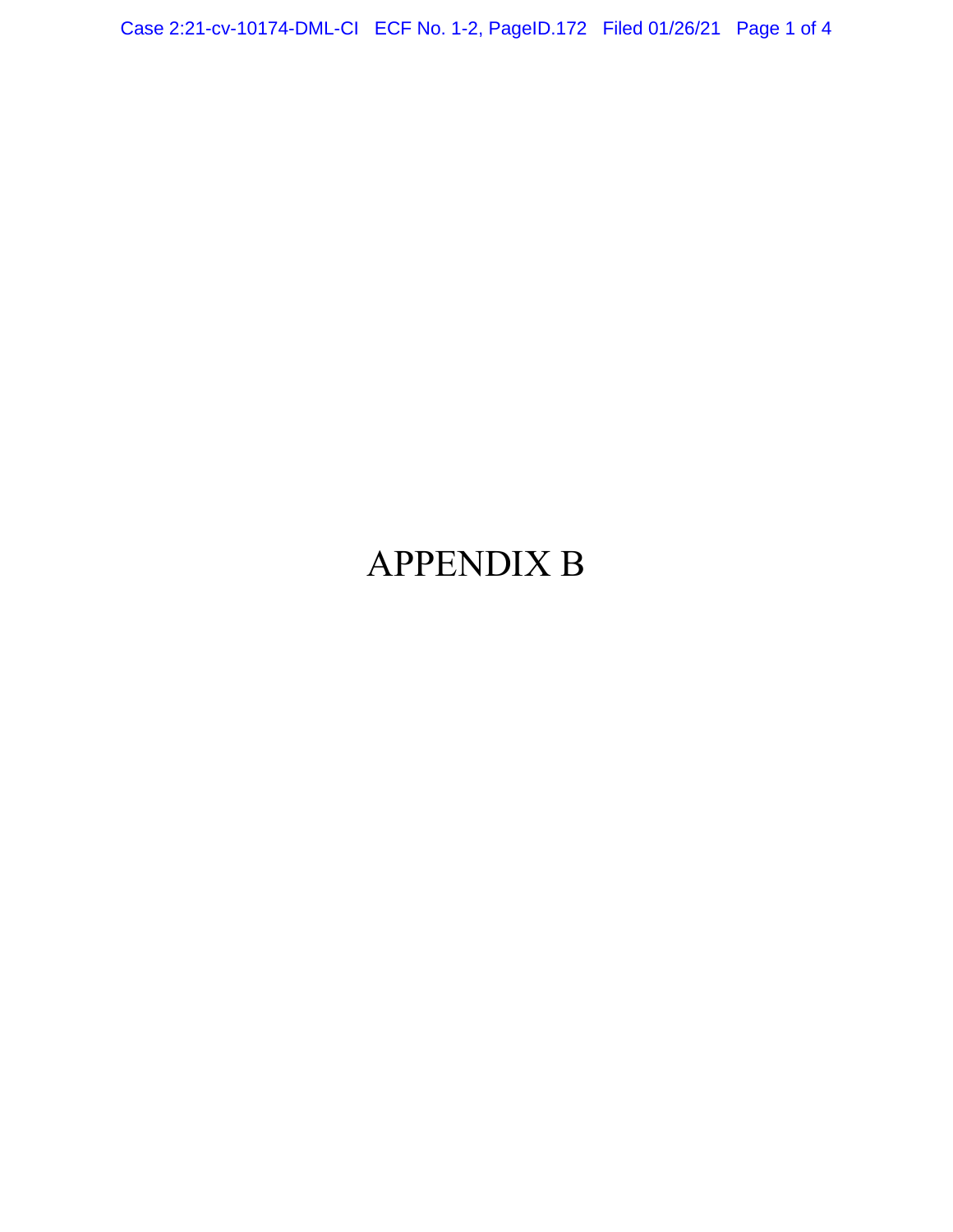|                      |                        | Number of         |                      |                                                                  |                 |                                                                  | <b>Unique Number</b>                    | <b>Unique Number</b>              | <b>Unique Number</b>                     |
|----------------------|------------------------|-------------------|----------------------|------------------------------------------------------------------|-----------------|------------------------------------------------------------------|-----------------------------------------|-----------------------------------|------------------------------------------|
|                      | <b>Total Number of</b> | Numbers<br>Unique | <b>Unique Number</b> | <b>Called More than Called More than</b><br><b>Unique Number</b> |                 | Called More than Called More than<br>Unique Number Unique Number | Called More than<br>$3$ times a day $2$ | Called 2 or more<br>times in a 60 | <b>Called 3 or more</b><br>times in a 60 |
| State                | Calls                  | Called            | 100 times a year     | 30 times a month                                                 | 10 times a week | 3 times a day                                                    | days in a row                           | minute period                     | minute period                            |
| Alabama              | 25,332,580             | 1,219,500         | 8,166                | 7,645                                                            | 28,766          | 51,198                                                           | 12,339                                  | 153,389                           | 4,572                                    |
| Alaska               | $\infty$               | $\frac{32}{5}$    |                      |                                                                  |                 |                                                                  |                                         |                                   |                                          |
| Arizona              | 31,799,375             | 1,475,209         | 6,978                | 6,360                                                            | 28,098          | 44,365                                                           | 10,544                                  | 183,178                           | 7,021                                    |
| Arkansas             | 3,859,440              | 294,392           | 953                  | 1,120                                                            | 4,230           | 7,389                                                            | 1,757                                   | 22,314                            | 118                                      |
| <b>California</b>    | 171,990,237            | 7,895,841         | 34,787               | 35,637                                                           | 132,163         | 249,525                                                          | 55,003                                  | 1,027,904                         | 38,043                                   |
| <b>Colorado</b>      | 19,125,418             | 1,212,473         | 261                  | 211                                                              | 2,745           | 10,212                                                           | 956                                     | 94,628                            | 884                                      |
| Connecticut          | 34,051,668             | 1,247,005         | 14,270               | 13,360                                                           | 46,753          | 69,183                                                           | 15,957                                  | 207,201                           | 6,678                                    |
| Delaware             | 7,144,256              | 316,021           | 2,119                | $2.075$                                                          | 8,033           | 13,195                                                           | 3,160                                   | 41,655                            | 1,014                                    |
| District of Columbia | 5,834                  | 2,683             | $\mathbf{\omega}$    |                                                                  | $\overline{5}$  | $\tilde{\omega}$                                                 | $\overline{a}$                          | 48                                |                                          |
| Florida              | 31,544,403             | 2,977,902         | 2,300                | 2,356                                                            | 14,933          | 46,026                                                           | 5,422                                   | 277,318                           | 3,140                                    |
| Georgia              | 43,146,017             | 2,218,053         | 13,410               | 13,865                                                           | 48,633          | 79,967                                                           | 21,058                                  | 247,029                           | 7,194                                    |
| Hawaii               | $\overline{110}$       | $\overline{67}$   |                      |                                                                  |                 |                                                                  |                                         | $\overline{C}$                    |                                          |
| Idaho                | 7,640,402              | 329,566           | 2,138                | 2,002                                                            | 6,935           | 11,076                                                           | 2,164                                   | 52,494                            | 1,973                                    |
| Illimiois            | 53,362,022             | 2,685,958         | 11,945               | 10,424                                                           | 45,731          | 97,392                                                           | 17,674                                  | 339,769                           | 9,463                                    |
| Indiana              | 12,299,969             | 938,296           | 4,582                | 3,959                                                            | 13,404          | 21,853                                                           | 5,655                                   | 57,253                            | 1,894                                    |
| Lowa                 | 10,460                 | 3,371             | $\mathcal{L}$        |                                                                  | $\overline{L}$  | $\overline{0}$                                                   | $\overline{4}$                          | 72                                |                                          |
| Kansas               | 17,327,156             | 635,654           | 6,250                | 5,995                                                            | 19,606          | 30,948                                                           | 7,161                                   | 102,384                           | 3,308                                    |
| Kentucky             | 25,656,784             | 1,190,328         | 7,309                | 7,032                                                            | 26,781          | 42,206                                                           | 9,254                                   | 152,279                           | 4,523                                    |
| Louisiana            | 6,133,299              | 522,78            | 1,125                | 1,447                                                            | 6,795           | 13,863                                                           | 3,128                                   | 44,736                            | 1,432                                    |
| Maine                | 10,766,885             | 487,509           | 5,038                | 4,587                                                            | 15,252          | 23,381                                                           | 5,868                                   | 62,522                            | 2,320                                    |
| Maryland             | 45,311,078             | 1,719,830         | 16,943               | 15,444                                                           | 55,566          | 88,312                                                           | 20,191                                  | 274,284                           | 7,379                                    |
| Massachusetts        | 53,910,835             | 2,026,237         | 18,038               | 17.164                                                           | 57,104          | 106,490                                                          | 22,983                                  | 334,143                           | 9,701                                    |
| Michigan             | 35,490,726             | 2,221,589         | 10,415               | 10,814                                                           | 41,324          | 63,327                                                           | 17,367                                  | 202,985                           | 6,406                                    |

 $\overline{ }$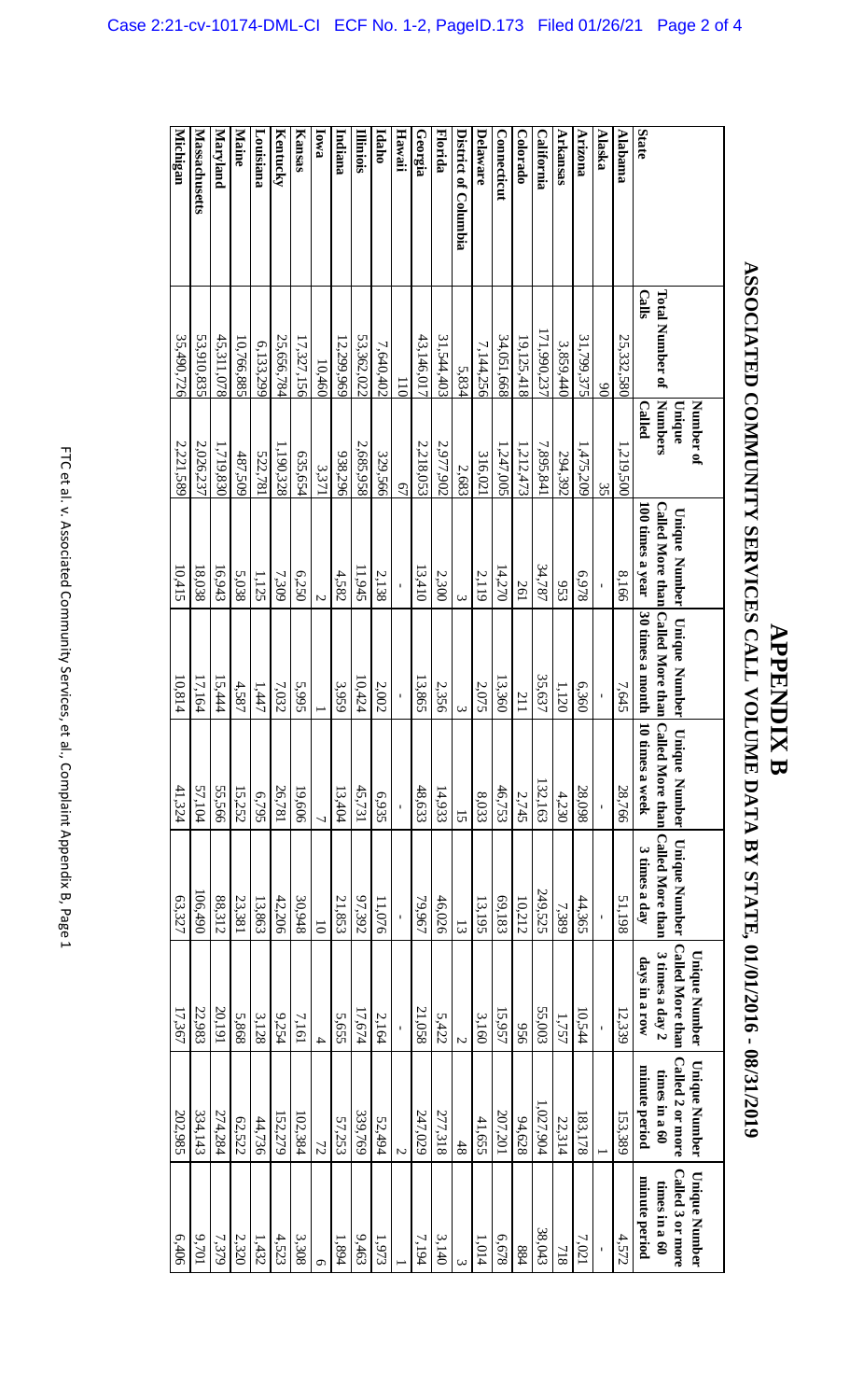|                                  |                                 | Number of                |                  |                      |                                                                                        |                      | <b>Unique Number</b>                 | <b>Unique Number</b>    | <b>Unique Number</b>   |
|----------------------------------|---------------------------------|--------------------------|------------------|----------------------|----------------------------------------------------------------------------------------|----------------------|--------------------------------------|-------------------------|------------------------|
|                                  |                                 | <b>Unique</b>            | Unique Number    | <b>Unique Number</b> | <b>Unique Number</b>                                                                   | <b>Unique Number</b> | <b>Called More than</b>              | Called 2 or more        | Called 3 or more       |
|                                  | <b>Total Number of</b><br>Calls | Numbers<br><b>Called</b> | 100 times a year | 30 times a month     | Called More than Called More than Called More than Called More than<br>10 times a week | 3 times a day        | $3$ times a day $2$<br>days in a row | times in a 60           | times in a 60          |
| <b>State</b><br><b>Minnesota</b> | 4,242,868                       | 547,335                  | C                | 210                  | 2,559                                                                                  | 8,323                | 1,517                                | minute period<br>41,494 | minute period<br>1,021 |
| Mississippi                      | 1,585                           | 1,375                    |                  |                      |                                                                                        |                      |                                      | $\overline{14}$         |                        |
| <b>Missouri</b>                  | 31,162,821                      | 1,451,654                | 12,229           | 10,992               | 37,039                                                                                 | 66,350               | 14,598                               | 81,349                  | 7,034                  |
| Montana                          | 8,508,189                       | 307,575                  | 2,916            | 2,227                | 8,295                                                                                  | 12,488               | 2,861                                | 57,774                  | 2,468                  |
| <b>Nebraska</b>                  | 1,951,260                       | 441,177                  | 3,845            | 3,258                | 12,604                                                                                 | 19,356               | 4,252                                | 63,153                  | 2,201                  |
| Nevada                           | 3,467,893                       | 241,914                  | 379              | 477                  | 2,057                                                                                  | 4,088                | 767                                  | 22,158                  | 560                    |
| New Hampshire                    | 9,596,014                       | 402,442                  | 2,342            | 2,218                | 9,313                                                                                  | 14,298               | 3,561                                | 48,206                  | 688                    |
| New Jersey                       | 67,978,635                      | 2,591,517                | 25,592           | 24,295               | 79,131                                                                                 | 125,769              | 32,115                               | 422,572                 | 12,586                 |
| <b>New Mexico</b>                | 9,572,606                       | 451,111                  | 1,628            | 1,462                | 7,677                                                                                  | 13,213               | 2,622                                | 69,367                  | 2,506                  |
| New York                         | 72,676,528                      | 5,192,694                | 22,568           | 20,491               | 73,501                                                                                 | 140,821              | 29,366                               | 477,662                 | 8,689                  |
| North Carolina                   | 54,602,109                      | 2,670,143                | 19,714           | 20,838               | 72,783                                                                                 | 113,810              | 29,900                               | 316,798                 | 10,656                 |
| <b>North Dakota</b>              | 929                             | 166                      |                  |                      | N                                                                                      | س                    |                                      |                         |                        |
| Ohio                             | 53,261,227                      | 2,720,590                | 12,822           | 12,618               | 47,143                                                                                 | 77,461               | 18,512                               | 236,785                 | 4,990                  |
| <b>Oklahoma</b>                  | 18,830,635                      | 883,143                  | 5,150            | 4,851                | 19,463                                                                                 | 31,685               | 6,837                                | 96,162                  | 4,217                  |
| Oregon                           | 20,380                          | 7,75                     |                  |                      | Üη                                                                                     |                      |                                      | 103                     |                        |
| Pennsylvania                     | 61,526,158                      | 3,666,056                | 14,059           | 11,688               | 47,562                                                                                 | 007'18               | 18,199                               | 271,417                 | 4,515                  |
| Puerto Rico                      |                                 |                          |                  |                      |                                                                                        |                      |                                      |                         |                        |
| <b>Rhode Island</b>              | 5,967,772                       | 316,770                  | 2,011            | 1,429                | 6,253                                                                                  | 10,308               | 2,426                                | 27,321                  | 1,055                  |
| South Carolina                   | 28,520,422                      | 1,195,650                | 10,737           | 11,212               | 37,784                                                                                 | 61,553               | 15,215                               | 176,774                 | 5,959                  |
| South Dakota                     | 1,254                           | 329                      |                  |                      |                                                                                        | $\overline{a}$       |                                      | $\overline{5}$          |                        |
| Tennessee                        | 7,649,647                       | 589,526                  | 1,308            | 1,482                | 5,461                                                                                  | 11,159               | 2,505                                | 31,476                  | 988                    |
| Texas                            | 90,569,853                      | 5,096,296                | 19,135           | 23,639               | 85,809                                                                                 | 163,451              | 35,416                               | 473,437                 | 16,758                 |
|                                  |                                 |                          |                  |                      |                                                                                        |                      |                                      |                         |                        |

ASSOCIATED COMMUNITY SERVICES CALL VOLUME DATA BY STATE, 01/01/2016 - 08/31/2019 **ASSOCIATED COMMUNITY SERVICES CALL VOLUME DATA BY STATE, 01/01/2016 - 08/31/2019 APPENDIX B APPENDIX B** 

90,569,853  $10,247,180$ 

5,096,296 522,089

 $2,182$ 

**Utah** 

163,451 12,257

 $35,416$  $2,880$ 

473,437 66,416

16,758 1,810

23,639 1,778

10,747,180 522,089 2,089 522,182 1,810 523,00 523,00 523,00 523,00 523,00 52,00 52,00 52,00 57,100 57,100 57,10<br>10,747,1810 52,00 52,00 56,416 56,510 56,510 57,1278 56,510 52,00 52,00 52,00 55,510 57,100 57,100 57,100 57,

6,983

 $\overline{c}$